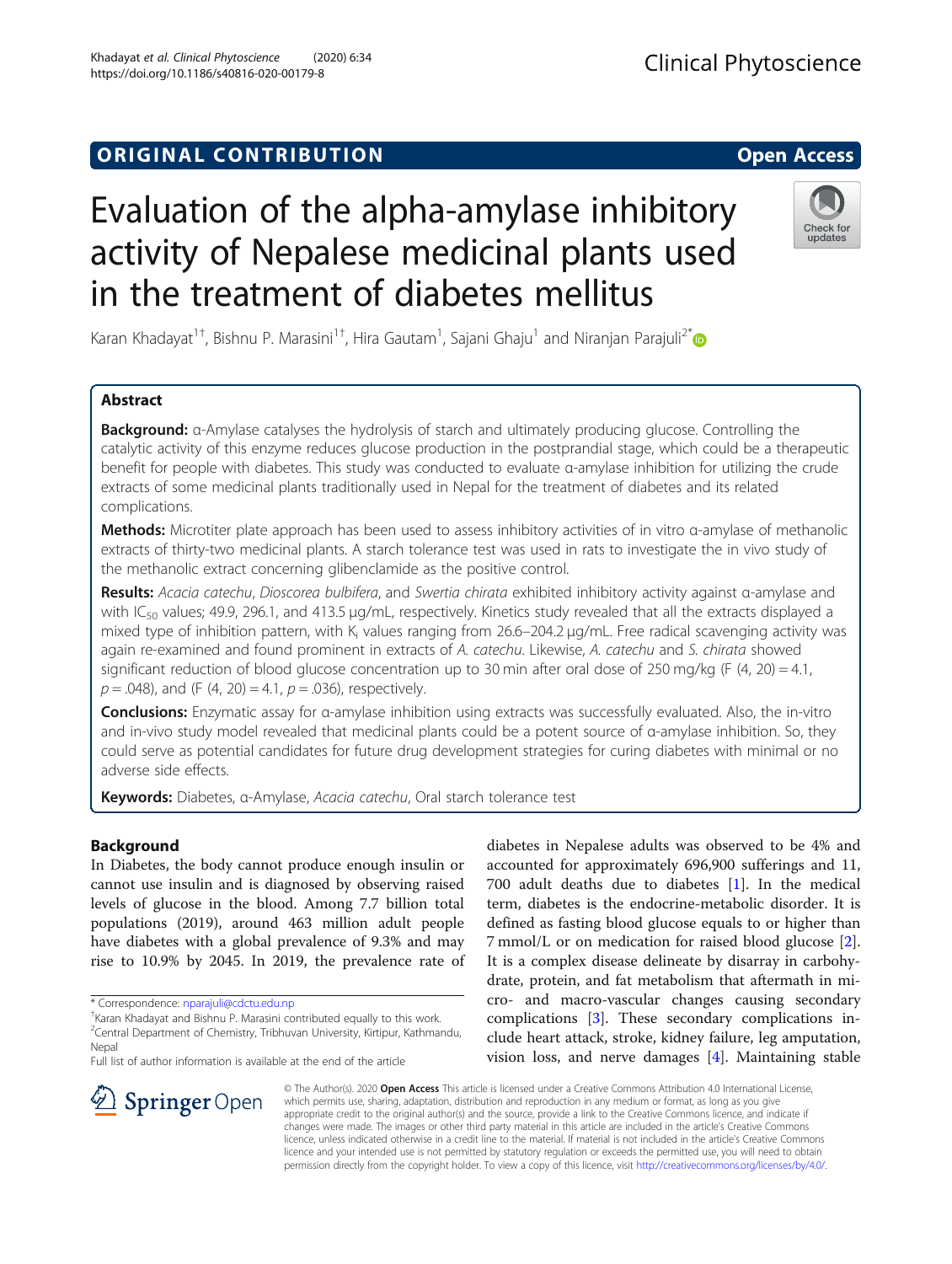and lower blood glucose can be achieved by delaying glucose absorption through inhibition of carbohydratehydrolyzing enzymes, such as α-glucosidase and αamylase in the digestive tract  $[5]$  $[5]$ .

Among the different classes of the enzyme, α-amylase  $(\alpha-1, 4)$  glucan-4-glucanohydrolase; EC 3.2.1.1) belongs to hydrolases class and can be found in microbes, plants, and animals [\[6](#page-6-0)]. It is a metalloenzyme requiring at least one  $Ca^{2+}$  ion per enzyme molecule crucial for their activity and stability [\[7](#page-6-0)]. Porcine pancreatic α-amylase shares 83% similarity with human pancreatic amylase and composed of 496 amino acid residues [\[8\]](#page-6-0). The αamylase is found in saliva and pancreatic juice [\[9](#page-6-0)], that hydrolyzes alpha-linked polysaccharide's alpha bonds like in starch and glycogen, resulting in glucose and maltose that could quickly enter the bloodstream [\[10\]](#page-6-0). It is the primary amylase type present in humans and other mammals. Inhibition of  $\alpha$ -amylase delays the digestion process by hampering the breakdown of starch in the intestine and hence can be utilized as an effective strategy for regulating hyperglycemic conditions [[11](#page-6-0)].

For the regulation of blood glucose levels, different classes of drugs such as sulfonylureas, non-sulfonylureas secretagogues, biguanides, meglitinide, dipeptidyl peptidase 4 (DPP-4) inhibitors, sodium-glucose cotransporter (SGLT2) inhibitors,  $\alpha$ -glucosidase inhibitors, and thiazolidinediones (glitazones) are employed [[10\]](#page-6-0). However, these drugs are associated with the lack of specificity and hence have been reported to cause several gastrointestinal side effects like cramping, flatulence, abdominal distention, and diarrhea [\[12\]](#page-6-0). In recent years, research on medicinal plants for managing diabetes has attracted scientists [\[13](#page-6-0)]. There are several advantages of natural herbal drugs such as reduction of risk of side effects, effectiveness with chronic conditions, widespread availability, and low cost [[14\]](#page-6-0). Therefore, inhibitors of the α-amylase enzyme, which are extracted from plants, could be emerging candidates to control hyperglycemia in diabetic patients [[15](#page-6-0), [16](#page-6-0)].

Azadirachta indica, Carum carvi, Tinospora sinensis, Vitex negundo, Acacia catechu, Ficus religiosa, Cirsium verutum, Mirabilis jalapa, Myrica esculenta, Nephrolepsis cordifolia, Rubus ellipticus, Zea mays, Asparagus racemosus, and Aloe vera are the most common and potent antidiabetic medicinal plants traditionally used in Nepal [[17,](#page-6-0) [18\]](#page-6-0). This research is focused mainly on type 2 diabetes, which is a chronic metabolic disease characterized primarily by insulin resistance in target tissue leading to hyperglycemia and, ultimately, malfunctions of the β-cells  $[19]$  $[19]$ . The aim of this study was in vitro screening the crude extracts of selected Nepalese medicinal plants for inhibitory activities against α-amylase by microtiter plate-based assay as well as in vivo screening in the rat. The results of this study would provide a

foundation for the development of functional foods or the identification of lead bioactive compounds or active ingredients against type 2 diabetes.

## Materials and methods

## Chemicals and materials

Acarbose, porcine pancreatic  $\alpha$ -amylase (PPA), and 2chloro-4-nitrophenyl-α-D-maltotrioside (CNPG3) were obtained from Sigma-Aldrich (Germany). 2,2-Diphenyl-1-picrylhydrazyl (DPPH) was purchased from Hi-media (India). Quercetin, dimethyl sulphoxide, sodium dihydrogen orthophosphate, starch, and other chemicals were purchased from Fisher Scientific (India).

## Collection of plant materials

The leaves, fruit part, stem, bark, and roots of different plants were collected from different areas of Nepal during May–December, 2016. The plant samples were collected based on a review, such as the ethnomedicinal uses of Nepalese medicinal plants. None of these plants are endangered in Nepal. Collected plant samples were identified by the Department of Plant Resources, National Herbarium, Godawari, Ministry of Forests and Soil Conservation, Nepal.

#### Preparation of extracts

The collected plants were shade dried at room temperature by avoiding direct sunlight and pulverized. The powder of different plants was soaked in methanol for 24 h, filtered by muslin cloth, and collected in a conical flask; the same process was repeated for three successive days with fresh methanol. Then the filtrates were again filtered through Whatman filter paper (No. 1) and were concentrated in a vacuum in a rotary evaporator at 50 °C.

### In vitro antioxidant assay

The antioxidant activity was determined using DPPH as described previously [[20\]](#page-6-0) with slight modification. Briefly, 100 μL of various concentrations of the extracts in 50% DMSO was added to 100 μL of a 0.1 mM sample of DPPH in methanol. After 30 min of incubation at room temperature in the dark, the absorbance was read at 517 nm. The percentage of inhibition on the DPPH radical was calculated by using the following expression:

$$
\% Inhibition = 100 - \left(\frac{OD \text{ of extract}}{OD \text{ of control}}\right) \times 100
$$

Where optical density (OD) is the absorbance. The  $IC_{50}$  value was calculated using the EZ-Fit enzyme kinetics program (Perellela Scientific, Inc., Amherst, Mars, USA).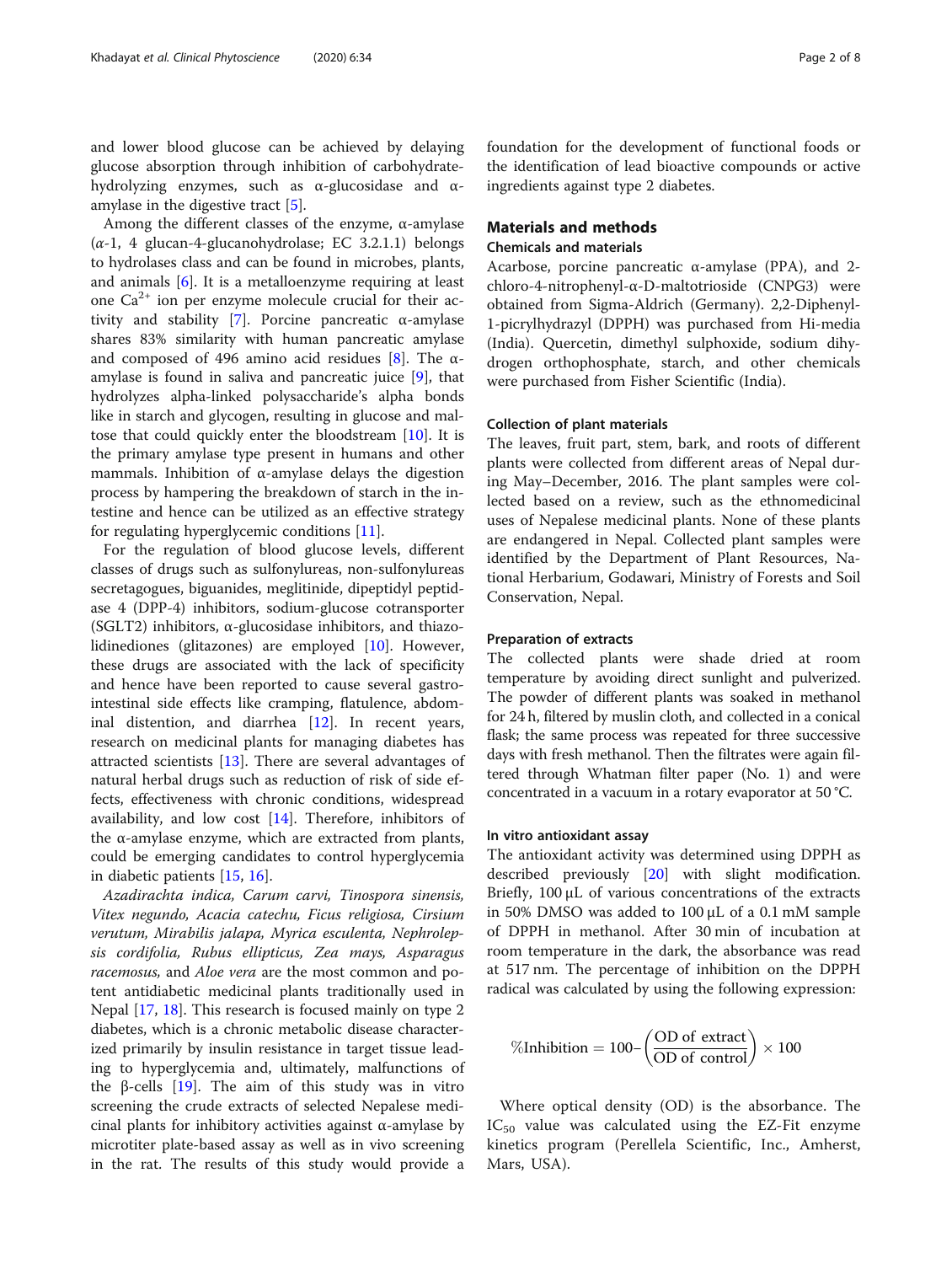### Assay for α-amylase

The α-amylase inhibition activity was evaluated in 50 mM phosphate buffer pH 7.0 with 0.9% NaCl. The PPA at the final concentration of 1.5 units/mL (prepared in buffer mentioned above) with the various concentrations of test compounds (prepared in DMSO) was incubated at 37 °C for 15 min. The reaction was started by the addition of the substrate, CNPG3, at 375 μM final concentration prepared in the buffer as above. The change in absorbance by released p-nitroaniline was continuously monitored at 405 nm [[21\]](#page-6-0). The final concentration of DMSO was not more than 5% and was taken as control. All the experiments were performed in triplicate in a final volume of 200 μL, by using a microplate reader (Epoch2, BioTek, Instruments, Inc., USA).

The results were processed by using Gen5 Microplate Data Collection & Analysis Software and then by MS Excel. The percentage inhibition based upon initial velocity and was calculated as:

$$
\% Inhibition = 100 - \left(\frac{OD/ \text{ minof extract}}{OD/ \text{ minof control}}\right) \times 100
$$

 $IC_{50}$  (Inhibition of enzymatic hydrolysis of the substrate CNPG3 by 50%) value was calculated using the EZ-Fit enzyme kinetics program.

#### α-Amylase inhibition kinetics study

The change in optical density per minute (OD/min) was determined by incorporating various concentrations of compounds over a range of substrate (CNPG3) concentrations between 0.187 mM and 1.5 mM. Reciprocal of the rate of the reactions against the reciprocal of the substrate concentration as Lineweaver–Burk plot (and its secondary plot; slope versus compound concentration); the Dixon plot (and its secondary plot; slope versus reciprocal of compound concentration) [[22](#page-6-0)–[25](#page-6-0)]. Graphs were plotted using GraFit 4 (Erithacus Software Limited, Surrey, UK) and GraphPad Prism 5 (GraphPad Software, California, USA). The types of inhibition were determined by the comparison of Km and Vmax values of the substrate and their ratios (Km/Vmax) in the presence and absence of the inhibitors. The types of inhibition were also determined by graphical views of Dixon plots, Lineweaver-Burk plots, and their secondary plots. The  $K_i$  values obtained directly from the software (Gra-Fit 4 and GraphPad Prism 5), were also cross-checked and tallied in these graphs. The final concentration of DMSO was maintained at 5%.

## In vivo oral starch tolerance test in non-diabetic rats (NDRs)

Healthy Swiss albino rats (8 weeks old) weighing about 150–200 g were obtained from the Department of Plant Resources, Kathmandu, Nepal. Oral starch tolerance tests in non-diabetic rats were done according to the method described previously [\[26\]](#page-6-0) with slight modification. The rats were kept for acclimatization at an ambient temperature of  $25 \pm 2$  °C and 45-55% relative humidity, with 12 h alternation of dark and light cycles and were fed pelleted diet and tap water with free excess [[26\]](#page-6-0). The protocol for this test was certified by the Department of Plant Resources, Animal Ethics Committee, Kathmandu, Nepal (DPR), with the ethical certificate number - 92/074/75.

In this test, 25 overnight-fasted (12 h) non-diabetic rats were divided into five groups of five rats each  $(n =$ 5), oral doses of 250 mg/kg extracts dissolved in distilled water (group I, II and III), glibenclamide with an oral dose of 5 mg/kg (group IV) and distilled water as control (group V) were administered, respectively. After 30 min, the rats were administered starch orally at a dose of 2 g/ kg body weight, and blood was collected via tail puncture for blood glucose estimation before (0 min) and at 30, 60, and 120 min following starch treatment. Indeed, no rats during the experiment are purposely harmed, and handling of rats was carried out according to "the ethical guidelines based laboratory animals for research 1994" (National Regulations of Nepal).

## Statistical analysis

The results are present as the mean ± standard error of the mean of triplicate experiments. All data obtained were analyzed using analysis of variance (one-way ANOVA) and further analyzed by Dunnett's one side (less than control) comparison by SPSS software (version 19).

## Results

## Screening of plant extracts for α-amylase inhibition

A total of 32 plant extracts were selected for the study, and their crude extracts (500 μg/mL) were evaluated for the inhibitory activity against PPA (Table [1](#page-3-0)). The extracts, which showed over 50% inhibition, were considered for further study to maintain hit to lead rate at approximately 5%.

#### In vitro antioxidant assay

DPPH (1, 1-diphenyl-2-picrylhydrazyl) radical scavenging assay was done to analyze the antioxidant capacities of the potent amylase inhibitor plants. Therefore, DPPH radical scavenging potential of the three extracts, which had exhibited strong α-amylase inhibitory potential, was evaluated (Table [2](#page-3-0)). The results of DPPH radical scavenging were reported as  $IC_{50}$ , which shows the concentrations of the samples, which scavenge 50% DPPH radical. Table [2](#page-3-0) reveals the  $IC_{50}$  value of three extracts and quercetin as a standard.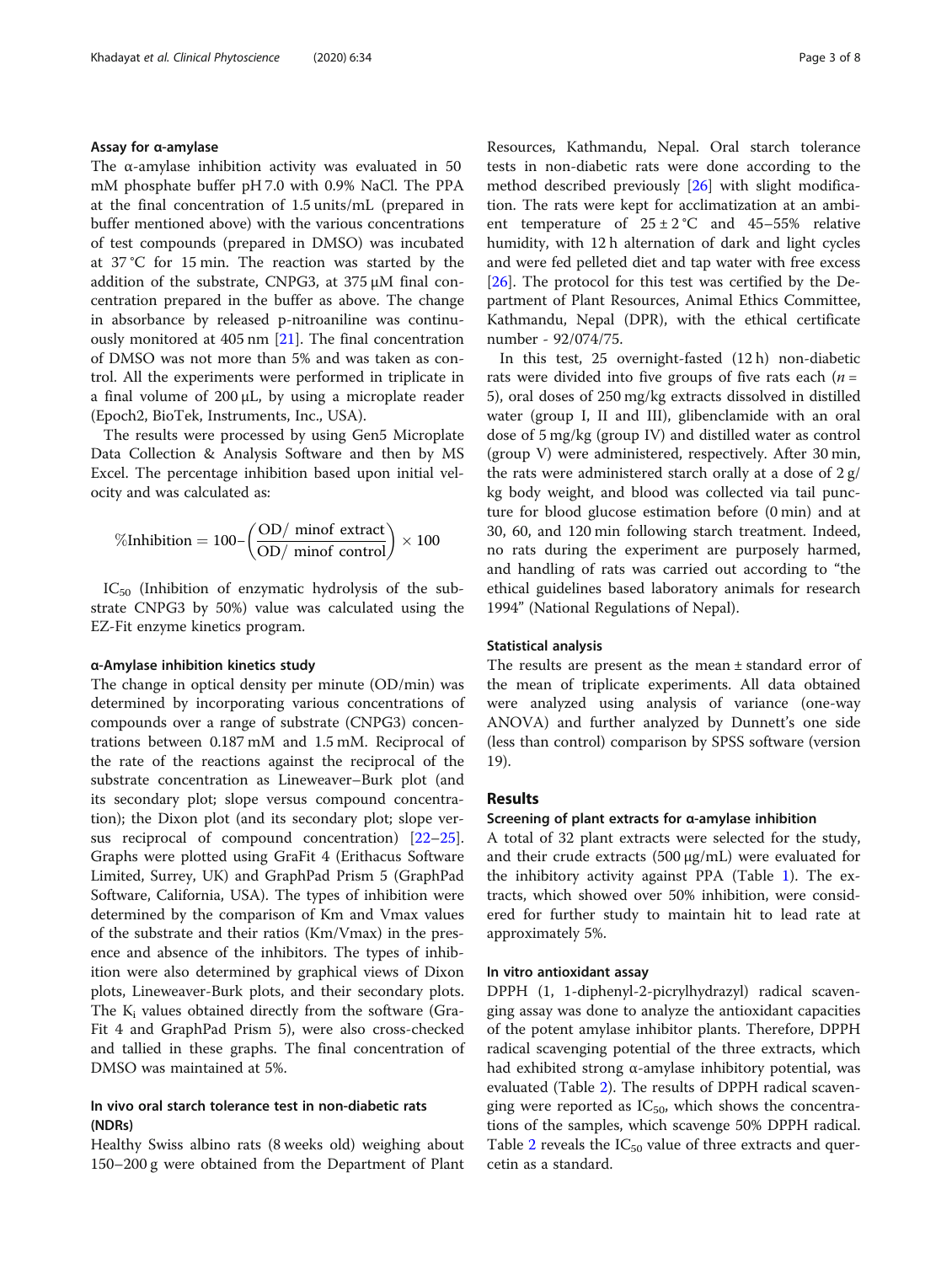<span id="page-3-0"></span>Table 1 List of plants selected for the study of α-amylase inhibitory potentials of their methanolic extracts

| S. N.          | Scientific Name                                    | Local Name               | Family           | Inhibition <sup>a</sup> (%) | Ethnobotanical use |
|----------------|----------------------------------------------------|--------------------------|------------------|-----------------------------|--------------------|
| 1              | Abrus precatorius L.                               | Ratigedi                 | Fabaceae         | < 50                        | $[27]$             |
| $\overline{2}$ | Acacia catechu (L.f.) Willd.                       | Khayar                   | Fabaceae         | 89.9                        | [17, 28]           |
| 3              | Acorus calamus L.                                  | Bojho                    | Araceae          | < 50                        | $[29]$             |
| 4              | Aegle marmelos (L.) Correa                         | Bel                      | Rutaceae         | < 50                        | [27, 30]           |
| 5              | Aloe vera (L.) Burm.f.                             | Gheukumari               | Asphodelaceae    | < 50                        | [27, 31]           |
| 6              | Amomum subulatum Roxb.                             | Alachi                   | Zingiberaceae    | < 50                        | $[29]$             |
| 7              | Azadirachta indica A. Juss.                        | Neem                     | Meliaceae        | < 50                        | [17, 27]           |
| 8              | Bauhinia variegata L.                              | Koiralo                  | Fabaceae         | < 50                        | $[28]$             |
| 9              | Berberis asiatica Roxb. ex DC.                     | Chutro                   | Berberidaceae    | < 50                        | $[30]$             |
| 10             | Catharanthus roseus (L.) G. Don                    | Barmase                  | Apocynaceae      | < 50                        | $[31]$             |
| 11             | Cinnamomum tamala (Buch. -Ham.) T. Nees & Eberm.   | Tejpat                   | Lauraceae        | < 50                        | [29, 30]           |
| 12             | Cleistocalyx operculatus (Roxb.) Merr. & L.M.Perry | Kyaamuna                 | Myrtaceae        | < 50                        | $[28]$             |
| 13             | Coccinia grandis (L.) Voigt                        | Kundru                   | Cucurbitaceae    | < 50                        | $[32]$             |
| 14             | Dioscorea bulbifera L.                             | Bhyakur                  | Discoreaceae     | 58.7                        | $[33]$             |
| 15             | Ficus benghalensis L.                              | Bar                      | Moraceae         | < 50                        | [27, 34]           |
| 16             | Ficus racemosa L.                                  | Gular                    | Moraceae         | < 50                        | [27, 34]           |
| 17             | Ficus religiosa L.                                 | Peepal                   | Moraceae         | $<50\,$                     | $[27]$             |
| 18             | Girardinia diversifolia (Link) Friis               | Chalne Sisno             | Urticaceae       | < 50                        | $[35]$             |
| 19             | Holoptelea integrifolia Roxb. Planch               | Kanju, Sano Pangro       | Ulmaceae         | < 50                        | $[36]$             |
| 20             | Justicia adhatoda L.                               | Asuro                    | Acanthaceae      | < 50                        | $[27]$             |
| 21             | Momordica charantia L.                             | Tite Karela              | Cucurbitaceae    | < 50                        | [27, 32]           |
| 22             | Murraya koenigii L. Spreng.                        | Mitho Neem, Mechiya Saag | Rutaceae         | < 50                        | $[30]$             |
| 23             | Nyctanthes arbortristis L.                         | Parijat                  | Oleaceae         | < 50                        | $[37]$             |
| 24             | Ocimum tenuiflorum L.                              | Kalo tulsi               | Lamiaceae        | < 50                        | $[27]$             |
| 25             | Punica granatum L.                                 | Anar                     | Punicaceae       | < 50                        | $[27]$             |
| 26             | Saraca asoca (Roxb.) Willd.                        | Ashok                    | Fabaceae         | < 50                        | $[36]$             |
| 27             | Shorea robusta Gaertn.                             | Sal                      | Dipterocarpaceae | < 50                        | $[28]$             |
| 28             | Swertia chirata Buch.-Ham.ex Wall.                 | Chiraito                 | Gentianaceae     | 63.5                        | [28, 38]           |
| 29             | Syzygium cumini (L.) Skeels                        | Fadel                    | Myrtaceae        | < 50                        | $[27]$             |
| 30             | Tinospora sinensis (Lour.) Merr.                   | Gurjo                    | Menispermaceae   | < 50                        | $[17]$             |
| 31             | Urtica parviflora Roxb.                            | Sisnoo                   | Urticaceae       | $< 50$                      | $[27]$             |
| 32             | Zanthoxylum armatum DC.                            | Timur                    | Rutaceae         | < 50                        | [30]               |

<sup>a</sup>At 500 μg/mL

**Table 2** α-Amylase inhibition (IC<sub>50</sub>) and binding affinities of methanolic extracts (K<sub>i</sub>) and their DPPH radical scavenging (antioxidant) activities

|                       | a-Amylase inhibition (µg/mL) |                      |                    | Antioxidant activity (µg/mL) |
|-----------------------|------------------------------|----------------------|--------------------|------------------------------|
| Plant                 | $IC_{50}$ value              | K <sub>i</sub> value | Type of inhibition | $IC_{50}$ value              |
| Acacia catechu        | $49.9 \pm 0.4$               | $26.6 \pm 6.7$       | Mixed              | $3.9 \pm 0.3$                |
| Dioscorea bulbifera   | $413.5 \pm 11.1$             | $384.6 \pm 36.8$     | Mixed              | $49.3 \pm 3.6$               |
| Swertia chirata       | $296.1 \pm 8.7$              | $204.2 \pm 17.9$     | Mixed              | $53.6 \pm 2.7$               |
| Acarbose <sup>a</sup> | $6.1 \pm 0.1$                |                      |                    |                              |
| Quercetinb            |                              |                      | -                  | $2.3 \pm 0.1$                |

Acarbose<sup>a</sup> was used as the standard for α-amylase inhibition

Quercetin<sup>b</sup> was used as the standard for radical scavenging activity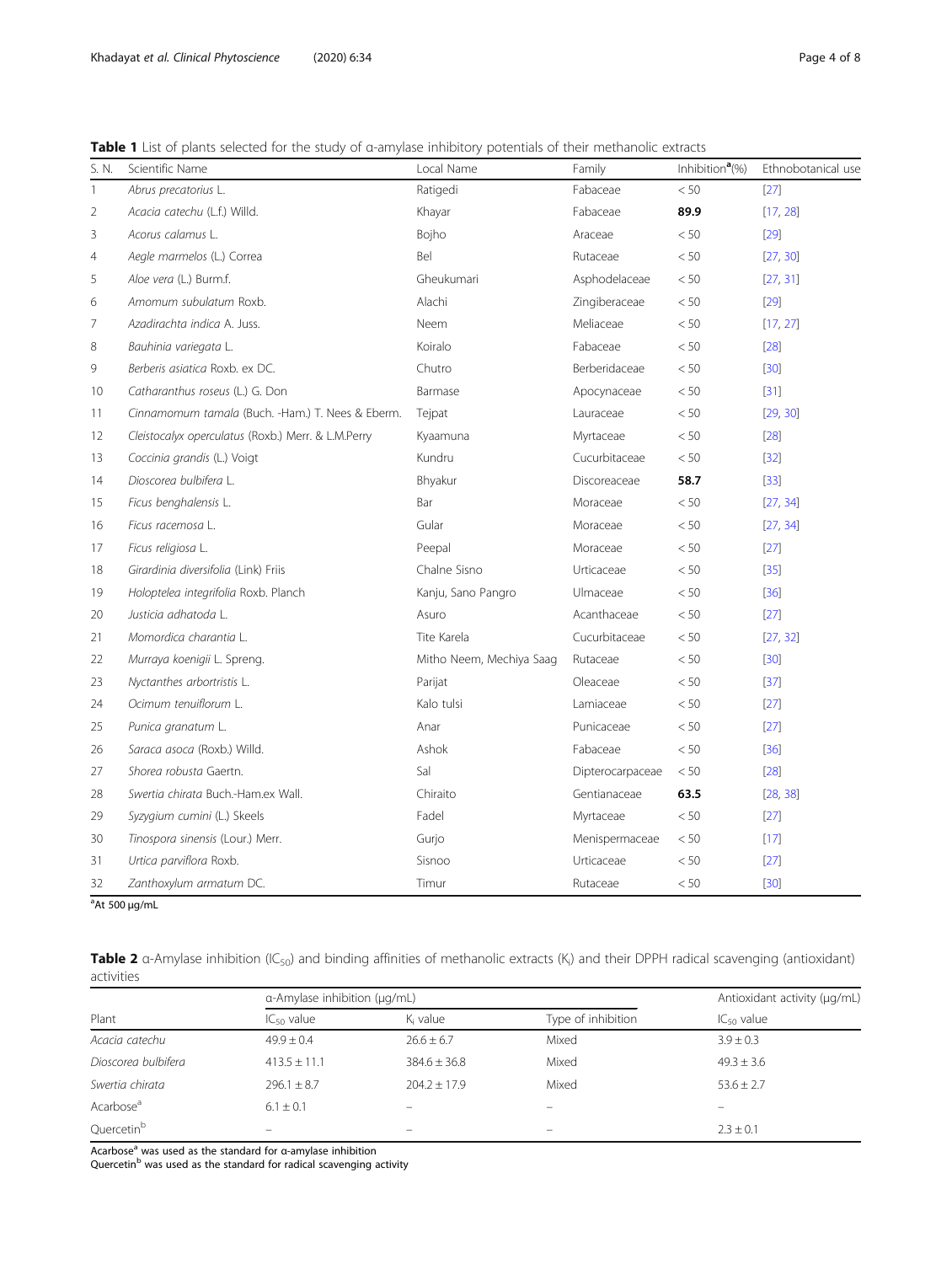## <span id="page-4-0"></span>In vitro and kinetic study of α-amylase enzyme

Table [2](#page-3-0) reveals the  $IC_{50}$  value of potent three extracts, their inhibitor constant  $(K_i)$ , and mode of inhibition. The active extracts were investigated to find binding affinity and mechanism of inhibition of α-amylase by kinetics study (Fig. 1 and Figure [S2](#page-5-0) (supporting data). The initial rate was measured at the different substrate and inhibitor concentrations in order to determine inhibition constants  $(K_i)$  and the mode of reversible inhibition of PPA by methanolic extracts. Then the quest for a type of inhibition was done from the generated data among competitive, noncompetitive, or uncompetitive models - the Lineweaver-Burk plot, which revealed mixed-type inhibition. The kinetic behavior of CNPG3 at different concentrations of CNPG3 and methanolic extracts is shown in Fig. 1. The extracts act as a mixedtype inhibitor, and the values of inhibitor constant  $(K_i)$ varied from 26.6 to 384.6 μg/mL, respectively.

#### In vivo assay in a mouse model

A. catechu and S. chirata showed the reduction of blood glucose levels up to 30 min in in vivo study. Their efficacies were tested in rats as well for the glucose level reduction. The methanolic extracts of A. catechu and S. *chirata* reduce the glucose level up to 30 min  $[(F (5,$  $(25) = 3.8$ ,  $p = .048$ ), and  $(F (5, 25) = 3.8, p = .029)$ , respectively. The crude extract of D. bulbifera failed to show its effectiveness in the rat [\(Supplementary file\)](#page-5-0).

#### **Discussion**

The amylase activity monitoring methods such as starchiodine and dinitrosalicylic acid assay are labor-intensive, inconsistent, and include heating process, which makes the formation of insoluble clumps. With the help of a microplate reader, large samples can be evaluated simultaneously in the minimal interval; besides this accuracy, uniformity and reliability are some advantages of microplate reader assays [[39](#page-6-0)–[41\]](#page-6-0). The microtiter plate-based assay using CNPG3 is easy, rapid, and reliable [\[42\]](#page-6-0).

In this work, 32 crude extracts were examined on PPA-catalyzed hydrolysis of CNPG3; among them, A. catechu, S. chirata and D. bulbifera had potent  $IC_{50}$ values ranging from 49.9 to 413.5 μg/mL. In the previous study, the  $IC_{50}$  value of A. catechu ethanolic seed extract was noted to be  $341.2 \pm 15.3 \,\mu$ g/mL [\[43](#page-6-0)], while the present study of methanolic extract was found to be 49.9 μg/mL. Previously, the  $IC_{50}$  value of the methanolic extract of *S. chirata* was reported  $52.4 \pm 0.4$  µg/mL [[44](#page-6-0)] as compared to  $296.1 \pm 8.7$   $\mu$ g/mL in our study. Numerous factors such as degree of ripeness at the time of harvest, environmental factors, processing, and storage affect the polyphenol content of plants, which might be responsible for variation in the  $IC_{50}$  value of plants [\[45](#page-7-0)]. The IC<sub>50</sub> value of the positive control acarbose (IC<sub>50</sub> =  $6.1 \,\mu$ g/mL) is less than plant extracts, but it is not surprising that the  $IC_{50}$  of extracts is high. The plant extracts are mixtures of numerous compounds as compared to single compound acarbose.

In plant extracts, compounds like dioscorin, sapogenins, choline, L-arginine, polysaccharides, and proteins might be the source of antidiabetic behaviors [[46\]](#page-7-0). Catechin and epicatechin are the active ingredients in the A. catechu [[47](#page-7-0), [48](#page-7-0)], which have been identified as a potent inhibitor of  $\alpha$ -amylase [[49](#page-7-0), [50\]](#page-7-0). Swerchirin [[51\]](#page-7-0) could be the active ingredient in the S. chirata that plays the role of the inhibition of α-amylase [\[52\]](#page-7-0). Diosgenin, the constituent of *D. bulbifera* might be responsible for the in-hibition of PPA [\[33\]](#page-6-0). Hydrogen bonding between amino acids has been elucidated by molecular docking of catechin (Glu233, Arg195, His201, and Ile235 and Asp197) epicatechin (Glu233, Arg 195, His201, and Ile235 and Asp197) and diosgenin (Asp300) with α-amylase. In

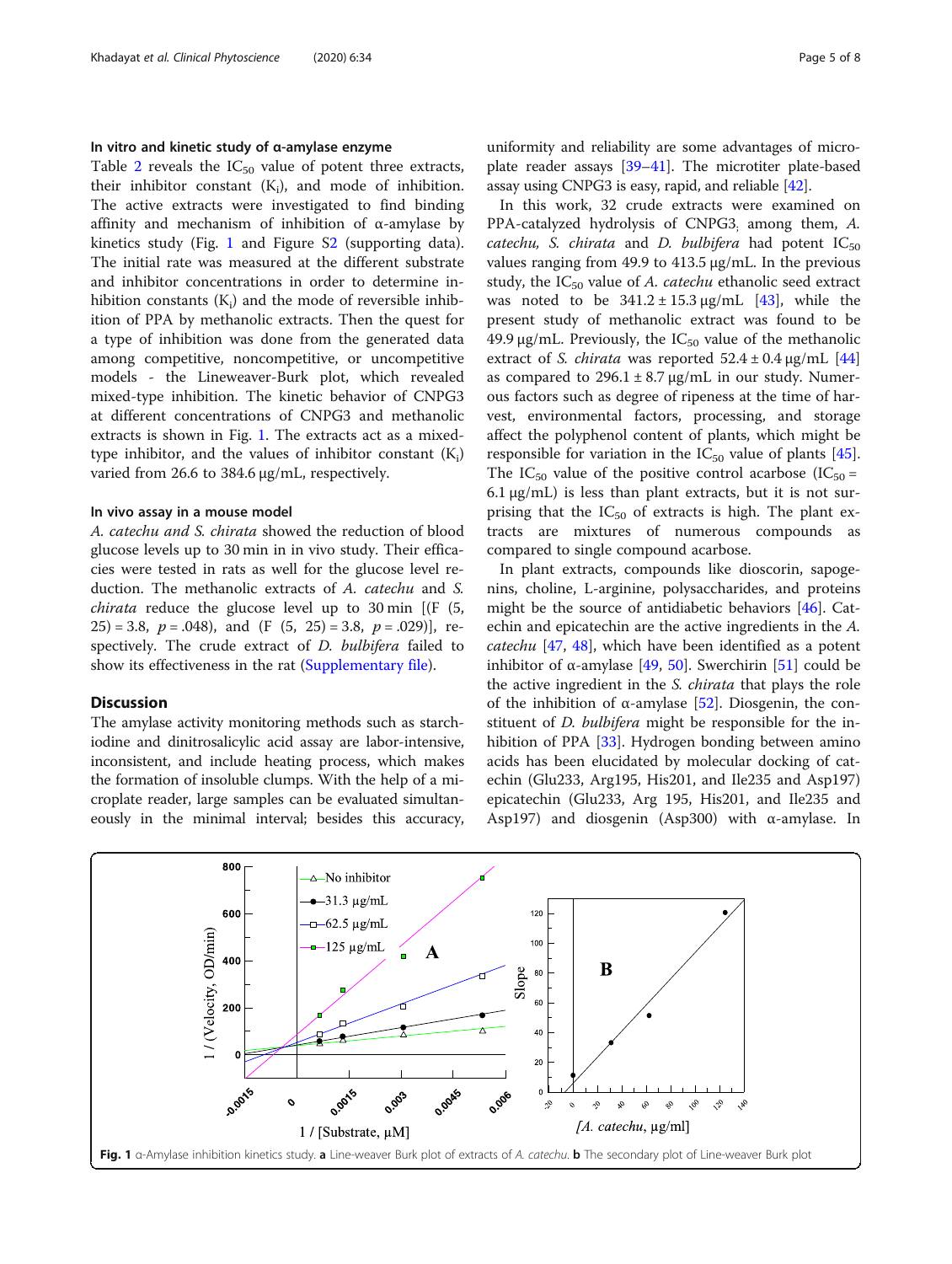<span id="page-5-0"></span>addition to these, some amino acids also participated in hydrophobic bonding. In sum, hydrogen bonding and hydrophobic interactions could contribute to inhibit the activity of α-amylase [[33,](#page-6-0) [53\]](#page-7-0).

From the Lineweaver-Burk Plot, Dixon plot, and their secondary plot, it is confirmed that the mode of inhibition is a mixed type. The inhibition constant  $(K_i)$  was calculated by GraFit 4 software and was confirmed by the secondary plot of Lineweaver-Burk and Dixon plot [[22\]](#page-6-0). Kinetic study reveals that both EI and ESI complexes are formed in mixed-type inhibition, where all lines are intersected at the second quadrant on the Lineweaver-Burk plot and Dixon plot as shown in Fig. [1a](#page-4-0) and Figure  $S_2(a)$  [\[54](#page-7-0)]. In mixed-type inhibition, the inhibitor can bind to both active site and non-active sites of the enzyme. The catalytic barrel and non-catalytic Cterminal domains of barley α-amylase contain two secondary carbohydrate-binding sites which have been as-sumed to exist on other amylases [[55](#page-7-0), [56](#page-7-0)].

Glibenclamide releases endogenous insulin by cytosolic depolarization caused due to selective blockade of ATP sensitive K<sup>+</sup> channels in the plasma membrane of β-cells of the pancreas showing antihyperglycemic activity in diabetic mice [[57](#page-7-0)]. Similarly, plant extracts also act either by tonic liberation of insulin by β-cells of islets of Langerhans or by impeding certain enzymes responsible for increasing blood glucose levels in mice [[58](#page-7-0)]. The allantoin compound isolated from Dioscorea spp. significantly reduce plasma glucose in streptozotocin-induced diabetic rats [[59](#page-7-0)]. The previous study has shown that diosgenin failed to show its effectiveness in either normal or streptozocin induced dia-betic mice [\[60\]](#page-7-0). Therefore, *D. bulbifera* may contain diosgenin but may not contain allantoin, which might be the reason for its failure in mice.

Clinical and experimental evidence support that cellular oxidative stress occurred as a result of the generation of reactive oxygen species and reduced antioxidant potential could enhance diabetic complications [[61](#page-7-0)–[63](#page-7-0)]. The number of studies has shown that oxidative stress is assumed as a major cause of pancreatic cell death and its relationship in β-cell loss or apoptosis  $[64]$  $[64]$ . Recently, antioxidant therapy is employed for the remedy and control of diabetes [\[65](#page-7-0)].

All three plants, which were the most potential inhibitor of amylase enzyme in our study, i.e., Acacia catechu, Dioscorea bulbifera, and Swertia chirata are easily available and gaining attention for commercial production with high yield rate.

A. catechu grows well in the degraded lands and popular in choice of community plantations in Nepal because it is used as fuelwood, small timber and fodder as well as kathha and other pharmacological uses [[66\]](#page-7-0). A. catechu was found a second-best plant for commercial production in a research conducted in a district of Terai region

of Nepal [\[67\]](#page-7-0). A total of 1158 tons (worth 690 Million NPR) of Khair Kathha extracted from A. catechu was exported from Nepal in the year 2017 [[68\]](#page-7-0).

Swertia chirata was one of the most exported plants from a District of Nepal [\[69](#page-7-0)]. *D. bulbifera* is one of the major food in some of the ethnic groups of Nepal and has been cultivating widely [\[70](#page-7-0)].

The crude extract contains several bioactive compounds; therefore, we need to investigate for the fully characterized molecule, which may be a potent enzyme inhibitor.

## Conclusion

The microtiter plate-based assay using extracts of the medicinal plant is successfully evaluated for  $\alpha$ -amylase inhibition assays. The present study demonstrated that the traditionally used medicinal plants by local people to manage diabetes might contain certain ingredients that inhibit α-amylase. The kinetic analysis demonstrates that inhibition is that of mixed type for plants extract with porcine α-amylase, and shows that extracts might serve as potential candidates for future drug development strategies. This study aimed to provide a scientific basis for the pre-existing ethnobotanical use of medicinal plants by selecting potential candidate plants with higher antidiabetic properties.

#### Supplementary information

Supplementary information accompanies this paper at [https://doi.org/10.](https://doi.org/10.1186/s40816-020-00179-8) [1186/s40816-020-00179-8](https://doi.org/10.1186/s40816-020-00179-8).

Additional file 1.

#### Abbreviations

PPA: Porcine pancreatic α-amylase; CNPG3: 2-chloro-4-nitrophenyl-α-Dmaltotrioside; DPPH: 2,2-diphenyl-1-picrylhydrazyl; OD: Optical density

#### Acknowledgements

We thank National Herbarium and Plant Laboratory, Ministry of Forest and Soil Conservation, Nepal, for the identification of plant species. We are grateful to Mr. Rajeshwor Ranjitkar (Department of Plant Resources, Nepal) for surveillance and assisting us with all the animal experiments.

#### Authors' contributions

N.P. and B.P.M. designed research; K.K., S.G., and H.G. performed research; B.P.M. contributed analytical tools; N.P. and B.P.M. analyzed data, and B.P.M. and K.K. wrote the paper. The author(s) read and approved the final manuscript.

#### Funding

This work was financially supported by TWAS (The World Academy of Science-15-227 RG/CHE/AS\_G – FR3240287027), and the higher education reform project, Nepal to Niranjan Parajuli.

#### Availability of data and materials

Herbaria of plant specimens and the identification information sheets are stored in the laboratory and can be retrieved when necessary. Data supporting this manuscript are protected in laboratory information systems at our institution and are available from the corresponding author on reasonable request.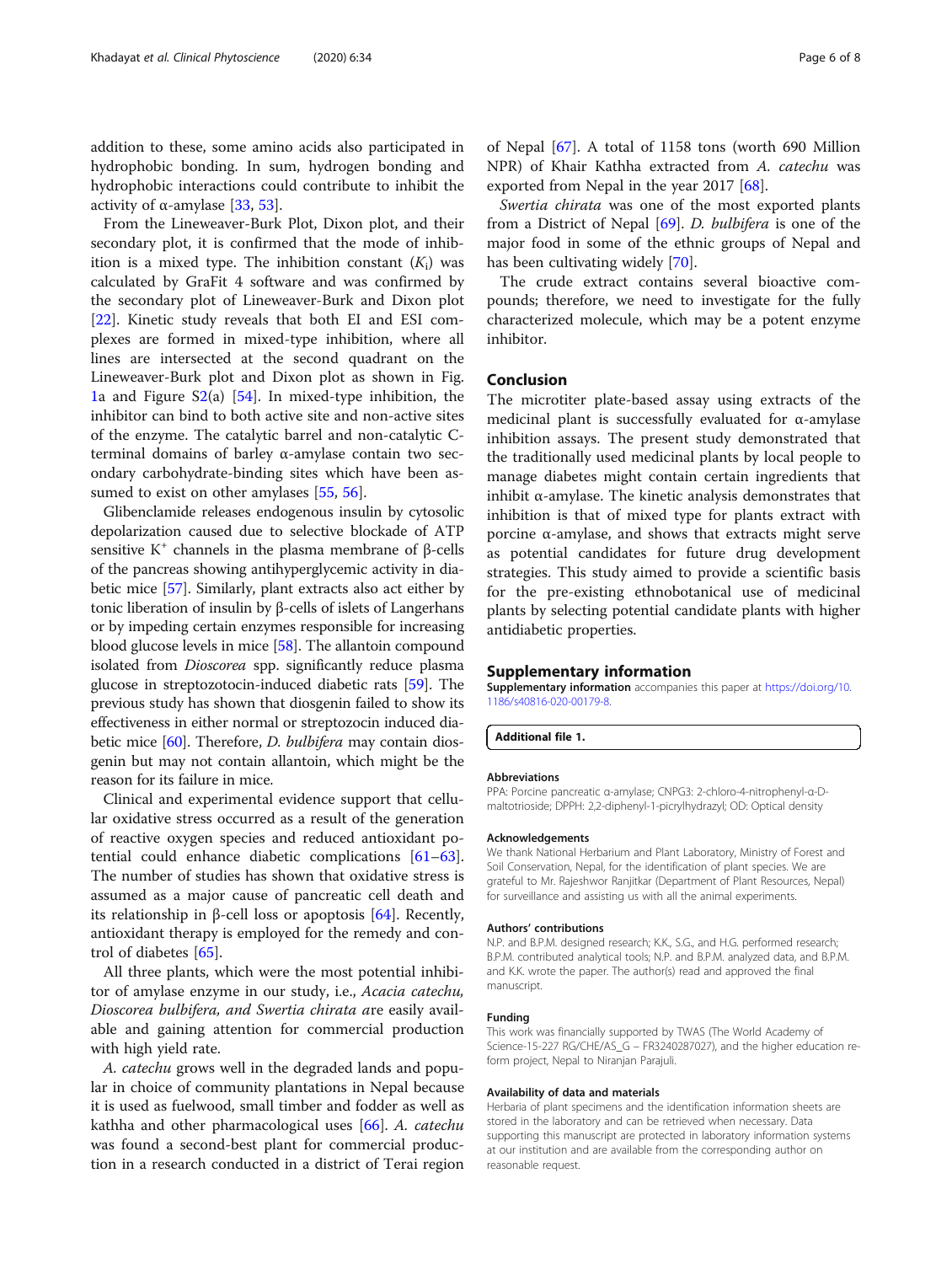#### <span id="page-6-0"></span>Ethics approval and consent to participate

Experiment related to animals was executed at the Department of Plant Resources, Natural Products Research Laboratory, Government of Nepal, based on the ethical guidelines provided by the Department for Nepal.

#### Consent for publication

The consent to publish the results of animal experiments was provided by the Department of Plant Resources, Natural Products Research Laboratory Government of Nepal. We also declared that there no conflict of interest among authors to publish these research findings.

#### Competing interests

The authors declare that they have no competing interests.

#### Author details

<sup>1</sup>Department of Biotechnology, National College, Tribhuvan University, Naya Bazar, Kathmandu, Nepal. <sup>2</sup>Central Department of Chemistry, Tribhuvan University, Kirtipur, Kathmandu, Nepal.

#### Received: 24 December 2019 Accepted: 20 May 2020 Published online: 28 May 2020

#### References

- 1. International Diabetes Federation. IDF diabetes atlas. 9th ed; 2019.
- 2. World Health Organization. Definition and diagnosis of diabetes mellitus
- and intermediate hyperglycaemia: report of a WHO/IDF consultation; 2006. 3. American Diabetes Association. Diagnosis and classification of diabetes mellitus. Diabetes Care. 2014;37(Supplement 1):S81–90.
- 4. World Health Organization. Global report on diabetes, vol. 978; 2016. p. 88.
- Imam SK. Diabetes: a new horizon and approach to management. In: Glucose intake and utilization in pre-diabetes and diabetes UK: Elsevier Academic press; 2015. p. 29–44.
- 6. Anitha Gopal B, Muralikrishna G. Porcine pancreatic α-amylase and its isoforms: purification and kinetic studies. Int J Food Prop. 2009;12(3):571–86.
- 7. Janeček Š, Baláž Š. α-Amylases and approaches leading to their enhanced stability. FEBS Lett. 1992;304(1):1–3.
- 8. Pasero L, Mazzéi-Pierron Y, Abadie B, Chicheportiche Y, Marchis-Mouren G. Complete amino acid sequence and location of the five disulfide bridges in porcine pancreatic α-amylase. Biochim Biophys Acta (BBA)-Protein Struct Molec Enzym. 1986;869(2):147–57.
- 9. Kazeem MI, Adamson JO, Ogunwande IA. Modes of inhibition of α-amylase and α-glucosidase by aqueous extract of Morinda lucida Benth leaf. Biomed Res Int. 2013;2013:1.
- 10. Chaudhury A, Duvoor C, Dendi R, Sena V, Kraleti S, Chada A, et al. Clinical review of antidiabetic drugs: implications for type 2 diabetes mellitus management. Front Endocrinol. 2017;8:6.
- 11. Kumar S, Narwal S, Kumar V, Prakash O. α-Glucosidase inhibitors from plants: a natural approach to treat diabetes. Pharmacogn Rev. 2011;5(9):19.
- 12. Hsieh SH, Shih KC, Chou CW, Chu CH. Evaluation of the efficacy and tolerability of miglitol in Chinese patients with type 2 diabetes mellitus inadequately controlled by diet and sulfonylureas. Acta Diabetol. 2011;48(1): 71–7.
- 13. Ali H, Houghton PJ, Soumyanath A. α-Amylase inhibitory activity of some Malaysian plants used to treat diabetes; with particular reference to Phyllanthus amarus. J Ethnopharmacol. 2006;107(3):449–55.
- 14. Subhedar S, Goswami P. Ethnobotany and literature survey of herbal antidiabetic drugs. Int J Drug Discov Herbal Res. 2011;1(3):177–84.
- 15. Mojica L, Meyer A, Berhow MA, de Mejía EG. Bean cultivars (Phaseolus vulgaris L.) have similar high antioxidant capacity, in vitro inhibition of αamylase and α-glucosidase while diverse phenolic composition and concentration. Food Res Int. 2015;69:38–48.
- 16. Udani J, Hardy M, Madsen DC. Blocking carbohydrate absorption and weight loss: a clinical trial using phase 2™ brand proprietary fractionated white bean extract. Altern Med Rev. 2004;9(1):63–9.
- 17. Kunwar RM, Shrestha KP, Bussmann RW. Traditional herbal medicine in far-West Nepal: a pharmacological appraisal. J Ethnobiol Ethnomed. 2010;6(1): 35.
- 18. Adhikari M, Thapa R, Kunwar RM, Devkota HP, Poudel P. Ethnomedicinal uses of plant resources in the Machhapuchchhre rural municipality of Kaski District, Nepal. Medicines. 2019;6(2):69.
- 19. American Diabetes Association. Classification and diagnosis of diabetes. Sec. 2. In standards of medical care in diabetes −2015. Diabetes Care. 2015;38: S8–16.
- 20. Brand-Williams W, Cuvelier ME, Berset CL. Use of a free radical method to evaluate antioxidant activity. LWT-Food Sci Technol. 1995;28(1):25–30.
- 21. Senger MR, Gomes LD, Ferreira SB, Kaiser CR, Ferreira VF, Silva FP Jr. Kinetics studies on the inhibition mechanism of pancreatic α-amylase by Glycoconjugated 1H-1, 2, 3-Triazoles: a new class of inhibitors with Hypoglycemiant activity. ChemBioChem. 2012;13(11):1584–93.
- 22. Marasini BP, Rahim F, Perveen S, Karim A, Khan KM, Choudhary MI. Synthesis, structure-activity relationships studies of benzoxazinone derivatives as α-chymotrypsin inhibitors. Bioorg Chem. 2017;70:210–21.
- 23. Lineweaver H, Burk D. The determination of enzyme dissociation constants. J Am Chem Soc. 1934;56(3):658–66.
- 24. Dixon M. The determination of enzyme inhibitor constants. Biochem J. 1953;55(1):170.
- 25. Segel IH. Enzyme kinetics: behavior and analysis of rapid equilibrium and steady state enzyme systems. Hoboken: Wiley; 1993.
- 26. Ali RB, Atangwho IJ, Kuar N, Ahmad M, Mahmud R, Asmawi MZ. In vitro and in vivo effects of standardized extract and fractions of Phaleria macrocarpa fruits pericarp on lead carbohydrate digesting enzymes. BMC Complement Altern Med. 2013;13(1):39.
- 27. Joshi K. Ethnobotanical study of plants used for the treament of diabetes mellitus in the mountainous regions of Nepal. J Non-timber For Prod. 2011; 18(1):19–26.
- 28. Shrestha P, Jamarkattel-Pandit N. Survey on medicinal plants used for antidiabetic activity in Kaski District, Nepal. JHAS. 2018;7(1):1–7.
- 29. Singh AG. 9. Ethnomedicinally important plants used as spices and condiments in the rupandehi district, West Nepal by Anant gopal singh. Life Sci Leaflets. 2017;85:64–71.
- 30. Kunwar RM, Uprety Y, Burlakoti C, Chowdhary CL, Bussmann RW. Indigenous use and ethnopharmacology of medicinal plants in far-West Nepal. Ethnobot Res Appl. 2009;7:005–28.
- 31. Rai SK. Medicinal plants used by Meche people of Jhapa district, eastern Nepal. Nature. 2004;2(1):27–32.
- 32. Singh AG, Kumar A. Ethnomedicinal aspects of climbing plants of Palpa district, Nepal. Trop Plant Res. 2017;4(2):307–13.
- 33. Ghosh S, More P, Derle A, Patil AB, Markad P, Asok A, et al. Diosgenin from Dioscorea bulbifera: novel hit for treatment of type II diabetes mellitus with inhibitory activity against α-amylase and α-glucosidase. PLoS One. 2014;9(9): e106039.
- 34. Kunwar RM, Bussmann RW. Ficus (fig) species in Nepal: a review of diversity and indigenous uses. Lyonia. 2006;11(1):85–97.
- 35. Malla B, Gauchan DP, Chhetri RB. Medico-ethnobotanical investigations in Parbat district of Western Nepal. J Med Plant Res. 2014;8(2):95–108.
- 36. Medicinal plants of Nepal. Bulletin of Department of Plant Resources (DPR): Thapathali, Kathmandu, Nepal. 2nd ed; 2016.
- 37. Singh AG, Kumar A, Tewari DD, Bharati KA. New ethnomedicinal claims from Magar community of Palpa district. Nepal Indian J Tradit Knowl. 2018; 17(3):499–511.
- 38. Rai MB. Medicinal plants of Tehrathum district, eastern Nepal. Nature. 2003; 1(1):42–8.
- 39. Oliveira HM, Pinheiro AQ, Fonseca AJ, Cabrita AR, Maia MR. Flexible and expeditious assay for quantitative monitoring of alpha-amylase and amyloglucosidase activities. MethodsX. 2019;6:246–58.
- 40. Xiao Z, Storms R, Tsang A. A quantitative starch iodine method for measuring alpha-amylase and glucoamylase activities. Anal Biochem. 2006; 351(1):146–8.
- 41. Pimstone NR. A study of the starch-iodine complex: a modified colorimetric micro determination of amylase in biologic fluids. Clin Chem. 1964;10(10): 891–906.
- 42. Cybulski RL, inventor; Dade International Inc, assignee. Method for eliminating hemolysis interference in an amylase analysis. United States patent US 5,766,872. 1998 Jun 16.
- 43. Lakshmi T, Ramasamy R, Thirumalaikumaran R. Preliminary phytochemical analysis and In vitro antioxidant, FTIR spectroscopy, anti-diabetic activity of Acacia catechu ethanolic seed extract. Phcog J. 2015;7:6.
- 44. Roy P, Abdulsalam FI, Pandey DK, Bhattacharjee A, Eruvaram NR, Malik T. Evaluation of antioxidant, antibacterial, and antidiabetic potential of two traditional medicinal plants of India: Swertia cordata and Swertia chirayita. Pharm Res. 2015;7(Suppl 1):S57.